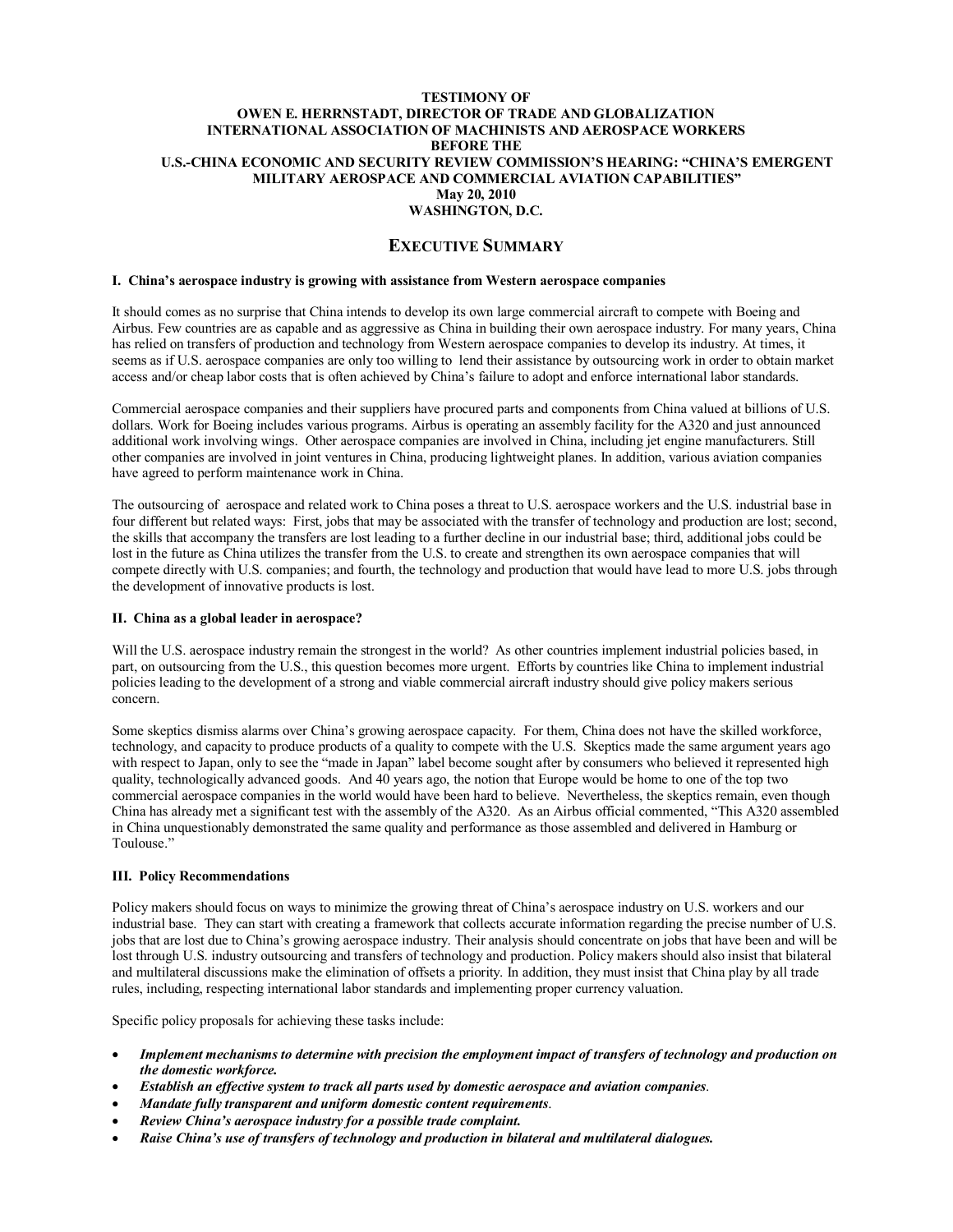### **TESTIMONY OF OWEN E. HERRNSTADT, DIRECTOR OF TRADE AND GLOBALIZATION INTERNATIONAL ASSOCIATION OF MACHINISTS AND AEROSPACE WORKERS BEFORE THE U.S.CHINA ECONOMIC AND SECURITY REVIEW COMMISSION'S HEARING: "CHINA'S EMERGENT MILITARY AEROSPACE AND COMMERCIAL AVIATION CAPABILITIES" May 20, 2010 WASHINGTON, D.C.**

## **I. Introduction**

The International Association of Machinists and Aerospace Workers (IAM) represents several hundred thousand workers in North America in a variety of industries, including manufacturing, electronics, wood working, defense, transportation, and of course aerospace. IAM members work for both prime and sub-tier contractors, producing, assembling, servicing, and maintaining a wide variety of products directly and indirectly related to the aerospace industry. Our members have helped build some of the world's largest and most successful aerospace companies in the world, including, Boeing, Lockheed, Pratt & Whitney, and General Electric.

Given our unique position in this industry and our prevailing concern with respect to China's continuing development of its own aerospace industry, we are honored to once again appear before you.<sup>1</sup>

### **II. Importance of U.S. Aerospace Jobs to our Nation's Economy**

It is no secret that U.S. workers and their communities are in a crisis. Over 8 million jobs have been lost since December 2007 and the unemployment rate hovers at around ten percent. According to the Economic Policy Institute, "[F]ifteen million people are officially unemployed while another 11 million are involuntarily working part-time or have dropped out of the labor force"<sup>2</sup>. Employment in critical industries like aerospace has declined by over 40 percent over the past 20 years. The decision by domestic aerospace companies to offshore work to other countries has contributed to these job losses. The loss of aerospace jobs is especially significant in today's economy. After all, these are the leading edge, high-skilled, high paying jobs that we depend on to create a sustainable future for our nation.

### **III. China and Aerospace**

As we have testified before, China is one of the few countries that understands the great benefits that aerospace can offer a national economy. Moreover, few countries are as capable and as assertive as China in building an aerospace industry through the transfer of technology and production from Western aerospace companies. At times, it seems as if U.S. companies are only too willing to outsource work to China in order to obtain market access and/or cheap labor costs that are achieved through China's failure to adopt and enforce international labor standards.

Transfers of production and technology from U.S. aerospace and related companies cost U.S. aerospace jobs and lead to a further decline in our aerospace industrial base in at least four different but related ways: First, jobs that may be associated with the transfer of technology and

 $1$ <sup>1</sup> This testimony largely incorporates testimony that was delivered to the Commission in July 2008. Where appropriate, updated information has been provided.

 $\frac{1}{2}$  Ross Eisenbrey, "The real deficit crisis: Jobs", EPI, 5/13/2010.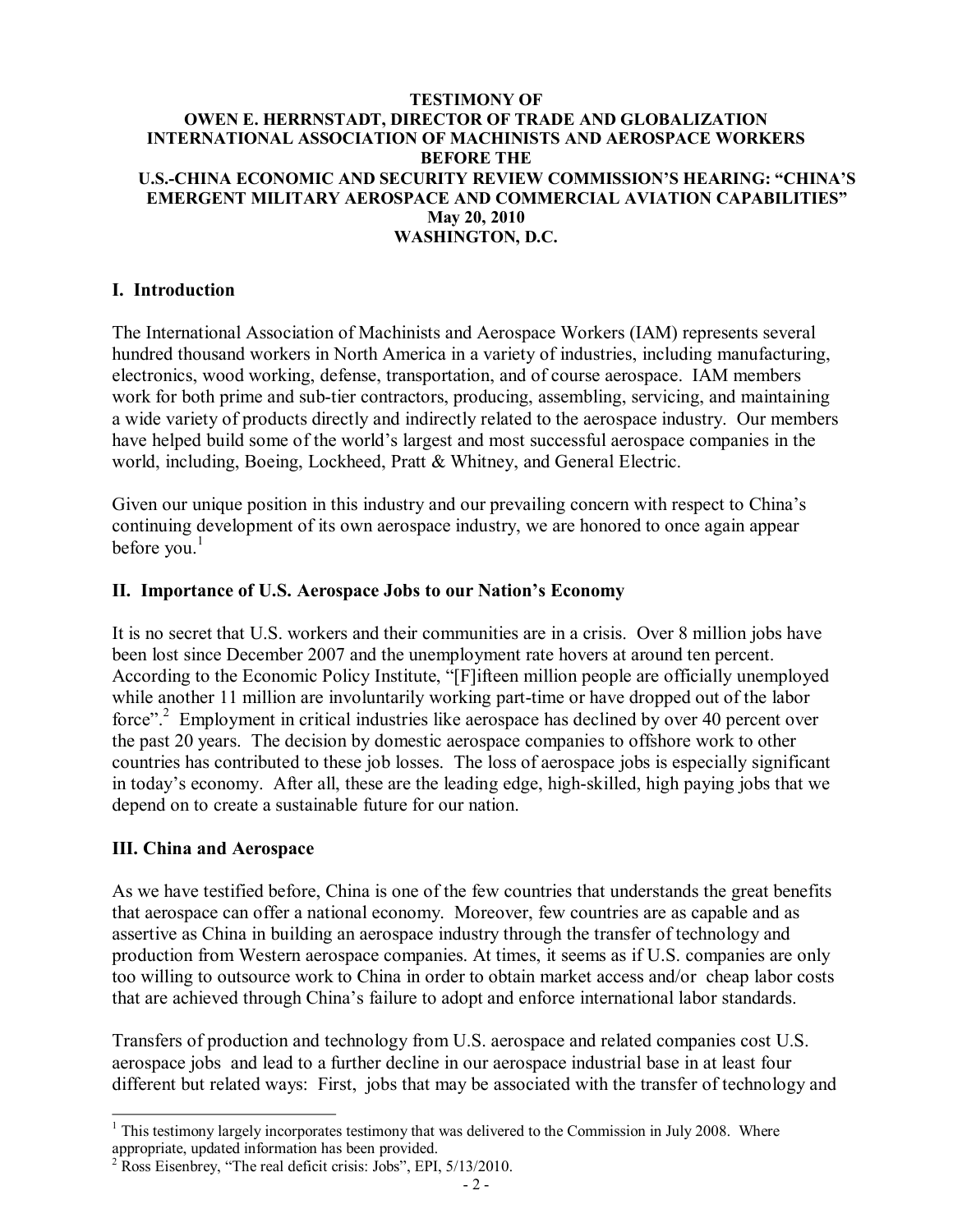production are lost; second, the skills that accompany the transfers are lost leading to a further decline in our industrial base; third, future jobs are lost as China (and other countries) utilizes the transfer from the U.S. to create and strengthen their own aerospace companies that compete directly with U.S. companies; and fourth, the technology and production that would have lead to more U.S. jobs through the development of innovative products is lost.

While China continues to utilize every tool available to establish a strong aerospace industry, the U.S. still fails to embrace a comprehensive and strategic policy to ensure the long-term health of its own aerospace industrial base.

Far from embracing any sort of effective industrial policy when it comes to aerospace, the U.S. government continues to relegate policy development in this area to private parties. One activity that dominates the aerospace industry and that is sorely in need of regulation is the transfer of technology and production previously mentioned, also known as offsets.<sup>3</sup>

Offsets occur when one country demands a transfer of technology and/or production in return for a sale. These types of "direct" offset deals are explained in the following excerpt from the Federal Aviation Administration's Report, *Assessment of FAA's Risk-Based System For Overseeing Aircraft Manufacturers' Suppliers*:

"Major manufacturers develop agreements with foreign suppliers to produce major segments of their aircraft in exchange for large aircraft orders from the country's carriers. These agreements can amount to billions of dollars in sales for the manufacturer. For example, in order for Boeing to sell Boeing 747s to Air China, at least part of the final product (no matter how small) must be manufactured or assembled in China."<sup>4</sup>

This Commission has noted in its past reports the extensive use of offsets by China with respect to aerospace, "…Chinese firms have used their leverage to extract offsets — agreements to transfer some of the aircraft production along with related expertise and technology — as part of the deals…China nurtures its domestic aviation and aerospace industry by exploiting the international competition already in the industry. $15$ 

One U.S. government report summarized China's potential in this fashion:

"China is likely to be the largest customer — and possibly an emerging competitor — of the U.S. aerospace industry in the future. China's aerospace manufacturing base is enormous. U.S. companies (and European companies to a lesser extent) have successfully partnered with Chinese companies that provide components or parts for a number of commercial aerospace programs. However, China also is seeking to become a world-class prime commercial aerospace manufacturing industrial base, both through indigenous development programs and joint ventures with non-Chinese companies."<sup>6</sup>

China's aviation industry is rapidly growing and poses a considerable threat to current producers and suppliers of large and regional commercial aircraft. China's aviation industry "consists of

 $3$  For further discussion on offsets, see, Owen Herrnstadt, "Outsourcing and the lack of a comprehensive U.S. policy: What do other countries know that we don't?", EPI, April 2008.

<sup>&</sup>lt;sup>4</sup> Report Number: AV-2008-026; issued February 26, 2008, at p.2.<br><sup>5</sup> U.S.-China Review Commission 2005, 30.<br><sup>6</sup> U.S. Department of Commerce 2005, xii. International Trade Administration, "The U.S. Jet Transport Industry: ("U.S. Department of Commerce 2005b").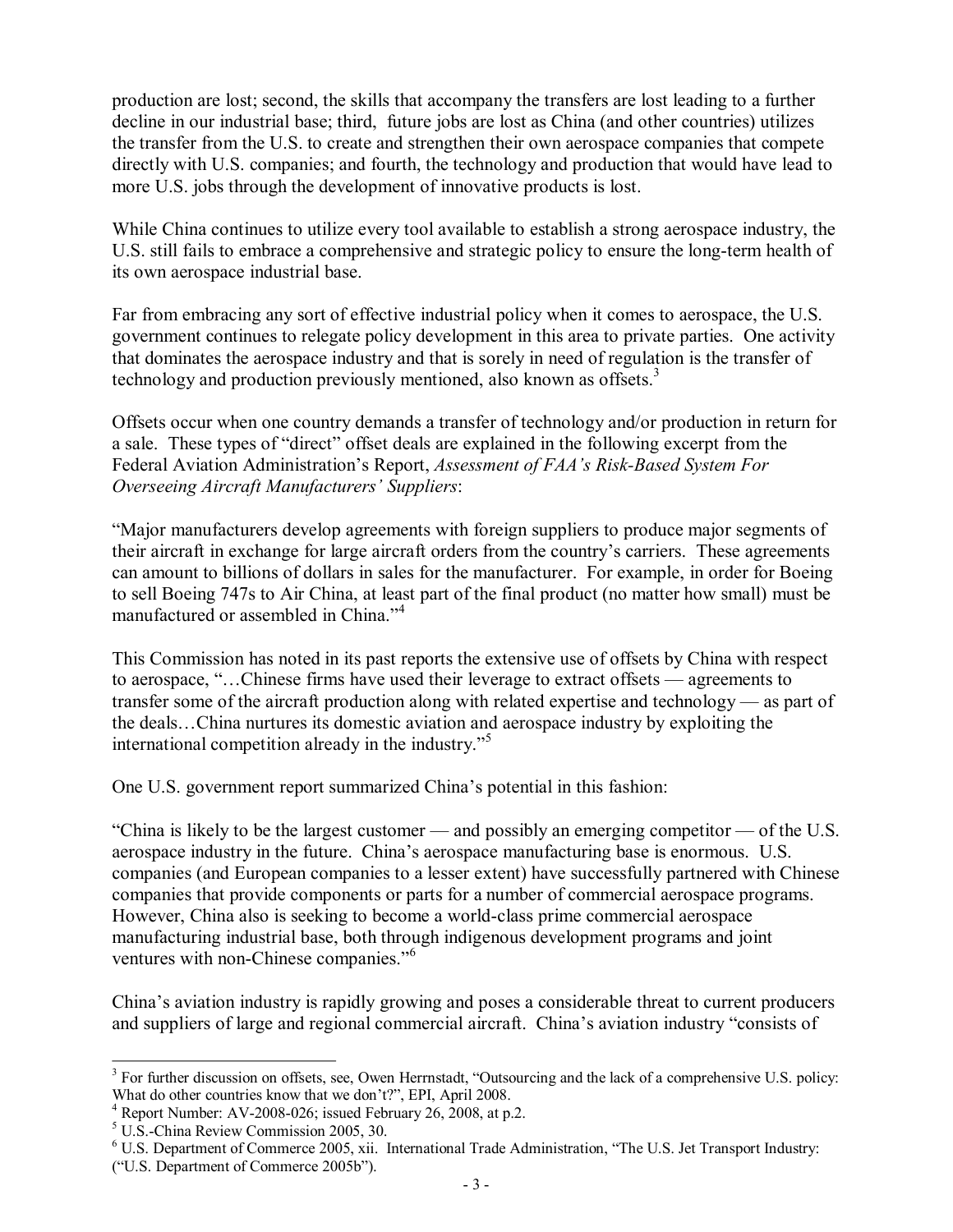more than 200 enterprises that produce and manufacture products such as aircraft, turboprop engines, aircraft components and subsystems, helicopters, industrial gas turbines, and various electromechanical products."<sup>7</sup> China's huge industrial capacity has been noted by other observers as well. For example, one research group notes that in China there are six companies devoted to "airframe assembly," eight "engine" companies, 28 entities involved with "components," and 20 "research institutes."<sup>8</sup> The two leading aircraft companies in China (China Aviation Industry Corporation I[AVIC I] and Aviation Industry Corporation II [AVIC II]) "and their subsidiaries have about  $491,000$  employees." China's subsequent efforts following its announcement that it would enter the large commercial aircraft industry should come as no surprise, given the comprehensive industrial policy it has implemented with respect to aerospace. $10$ 

How did China develop such a huge capacity for aerospace production? While there are many different and related methods China uses, one significant method utilizes the transfer of technology and production from Western aerospace companies.<sup>11</sup> As one expert said, "China is one of the most aggressive countries in pursuing offsets agreements and, with its market potential and minimal labor standards, it has substantial leverage in negotiating these agreements."<sup>12</sup> And as another told the *Wall Street Journal*, "they're interested in having total access to technology...."<sup>13</sup>

One of China's initial aerospace joint ventures took place with McDonnell Douglas in 1985 in a program that produced several aircraft.<sup>14</sup> Another joint venture, also with McDonnell Douglass,

<sup>&</sup>lt;sup>7</sup> U.S. Department of Commerce 2005b, 58.<br><sup>8</sup> See GlobalSecurity.org. The U.S. Department of Commerce reports that AVIC I and AVIC II "hold 134 large- and mediumsized industrial enterprises, including 31 research institutes and 20 specialized companies and institutions engaged in foreign trade, material supply, science technology, and product development" (U.S. Department of Commerce 2005b, 58). See also Peder Anderson, "China's Growing Market for Large Civil Aircraft," Office of Industries Working Paper, U.S. International Trade Commission, 2/2008, at p.10. This enormous capacity in aerospace appears to be consistent with China's booming economy: "China's current level of investment in new factories is unprecedented and will deliver an even greater supply shock to global industry in the next five years, producing even greater losses in U.S. manufacturing jobs." (AFL-CIO 2004).

<sup>&</sup>lt;sup>9</sup> U.S. Department of Commerce 2005b, 58; Citing NTI Research Library ([http://www.nti.org/db/china//avic1.htm\)](http://www.nti.org/db/china//avic1.htm); it also notes that "these conglomerates are widely diversified across multiple manufacturing sectors."<br><sup>10</sup> "Beijing building up its aircraft industry," *International Herald Tribune*, 5/11/2008.

<sup>&</sup>lt;sup>11</sup> The IAM has decried the use of offsets for many years. As it has stated on many occasions, offsets mandating the transfer of technology and/or production in return for market access are increasing at an alarming rate. Offsets have resulted in a growing, global competition, as well as overcapacity, which in turn have resulted in the loss of U.S. jobs directly and indirectly. The IAM also argues that offsets lead to threats to national security, as illustrated by the China National Aero-Technology Import and Export Corporation issue of the mid-1990's involving technology transfer and military equipment (see U.S. GAO 1996).

<sup>&</sup>lt;sup>12</sup> Faux, Jeff. Testimony Before the Commission on the Future of the Aerospace Industry,  $5/14/2002$ .<br><sup>13</sup> "China's Price for Market Entry, Give Us Your Technology, Too," February 26, 2004. It should be noted that this quote was not directly in reference to the aerospace industry. As also explained in the article, "China officially agreed to phase out many tariffs and technology-transfer requirements as part of its entry in December 2001 to the World Trade Organization. But China didn't sign a key piece of the WTO agreement that would have prohibited its top planning agency from making such demands, and government negotiators have continued to ask foreign companies to transfer technology to local partners or to set up research centers to train local engineers." The article further explains, "Trade experts say China isn't alone among developing countries in pushing for foreign technology, but the size of its new markets give Chinese negotiators enormous leverage." The article also provides a warning: "Japan demanded similar transfers in the 1960's and 1970's when it was rebuilding industries after World War II. The exchanges helped forge the economic and political alliance between the U.S. and Japan, but later haunted some U.S. companies when Japanese rivals went on to outpace their American partners in electronics and other industries."

<sup>&</sup>lt;sup>14</sup> See, Peder Anderson, "China's Growing Market for Large Civil Aircraft," Office of Industries Working Paper, U.S. International Trade Commission, 2/2008, at p.7.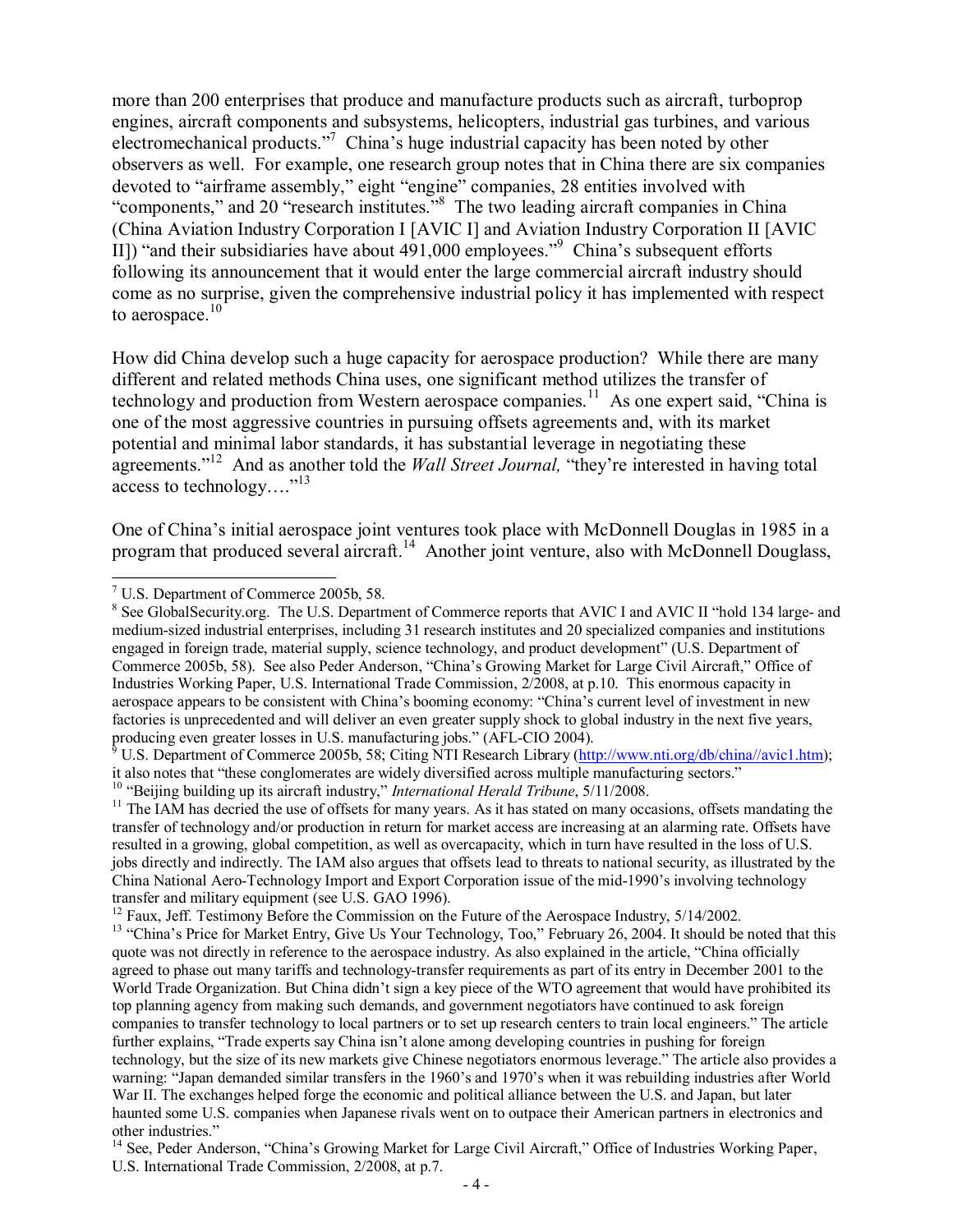took place a few years later between the Company and the China National Aero-Technology Import and Export Corporation Group (CATIC) and the Aviation Industries Corporation of China (AVIC) with respect to the "Trunkliner" program. The program was the subject of a Government report which identified, "apparent lapses in the process, including the transfer of a commercial machine tool technology to a Chinese firm by McDonnell Douglas which was apparently diverted to a Chinese plant that manufactures military aircraft and cruise missile components."<sup>15</sup>

China's aerospace companies entered into a joint venture with Embraer in 2002 to produce a regional jet (the ERJ-145). China has also undertaken the development and production of another regional jet, the ARJ21. It should be noted that, "[T]he four Chinese factories that were involved in the MD-90 Trunkliner program—the Shanghai Industrial Corp., Xi'an Aircraft co., Chengdu Aircraft Co., and Shenyang Aircraft Co.—are now partnered on the ARJ21 program."<sup>16</sup> Sales of the ARJ21 include a contract with GE Commercial Aviation Services for 25 planes.<sup>17</sup>

China is also engaged in a joint venture between Shenyang Aircraft Corporation (SAC) and Cessna to produce a lightweight, sport plane.<sup>18</sup> With an estimated annual demand of 1,000-1,200, the plane will be produced, manufactured and assembled in China, disassembled then reassembled in the U.S. for customer delivery.<sup>19</sup> Cessna, reportedly, will be "responsible for designing, airworthiness approval, marketing, and after-sale services."  $20$ 

In May 2008, China announced that it had "established a homegrown company to make passenger jumbo jets...to become less dependent on Boeing and Airbus."<sup>21</sup> The China Commercial Aircraft Company was formed with a capitalization of \$2.72 billion , with almost one-third "coming from the state-owned Assets Supervision and Administration Commission…the municipal government of Shanghai, where the ARJ21 regional jet is being developed, and two state aircraft makers, China Aviation Industry Corp. I, or AVIC I, and AVIC II, will have a 25 percent share..."<sup>22</sup>

Last year, in April, a design proposal for the plane, named the C919, had been completed.<sup>23</sup> Its first test flight is scheduled for 2014 with the first delivery by 2016.<sup>24</sup> The *People's Daily* reported that China would be "capable of producing 150 domestically-made jumbo planes each year, with overall output reaching 3,000 planes."<sup>25</sup> Although Western companies are seeking to become suppliers to the program, even if they are successful, questions remain regarding how much of those contracts will be supported by production outside of China.<sup>26</sup> According to an official of China's aerospace industry, "the manufacture of domesticallymade jumbo jets will

<sup>&</sup>lt;sup>15</sup> See, U.S. GAO 1996.<br><sup>16</sup> Peder Anderson, "China's Growing Market for Large Civil Aircraft," Office of Industries Working Paper, U.S.<br>International Trade Commission, 2/2008, at p.10.

<sup>&</sup>lt;sup>17</sup> Chris Oliver, MarketWatch, "China's commercial aviation dreams face headwinds", 9/11/2009.<br><sup>18</sup> Sino-U.S. co-developed sport plane delivered", Xinhua, 10/2/2009.<br><sup>19</sup> Id.<br><sup>21</sup> "China launches jumbo jet company," AP,

[http://english.peoiple](http://english.peoiple/) daily.com.cn/90001/90776/90881/6649078.html.<br>
<sup>25</sup> Id. <sup>25</sup> Id. <sup>26</sup> "GE, Rockwell Aim to Supply Plane Guranteed to Sell in China, Bloomberg, 2/1/2010; see also, "AVIC, Goodrich to set up JV in China", *Global Times*, 8/13/2009.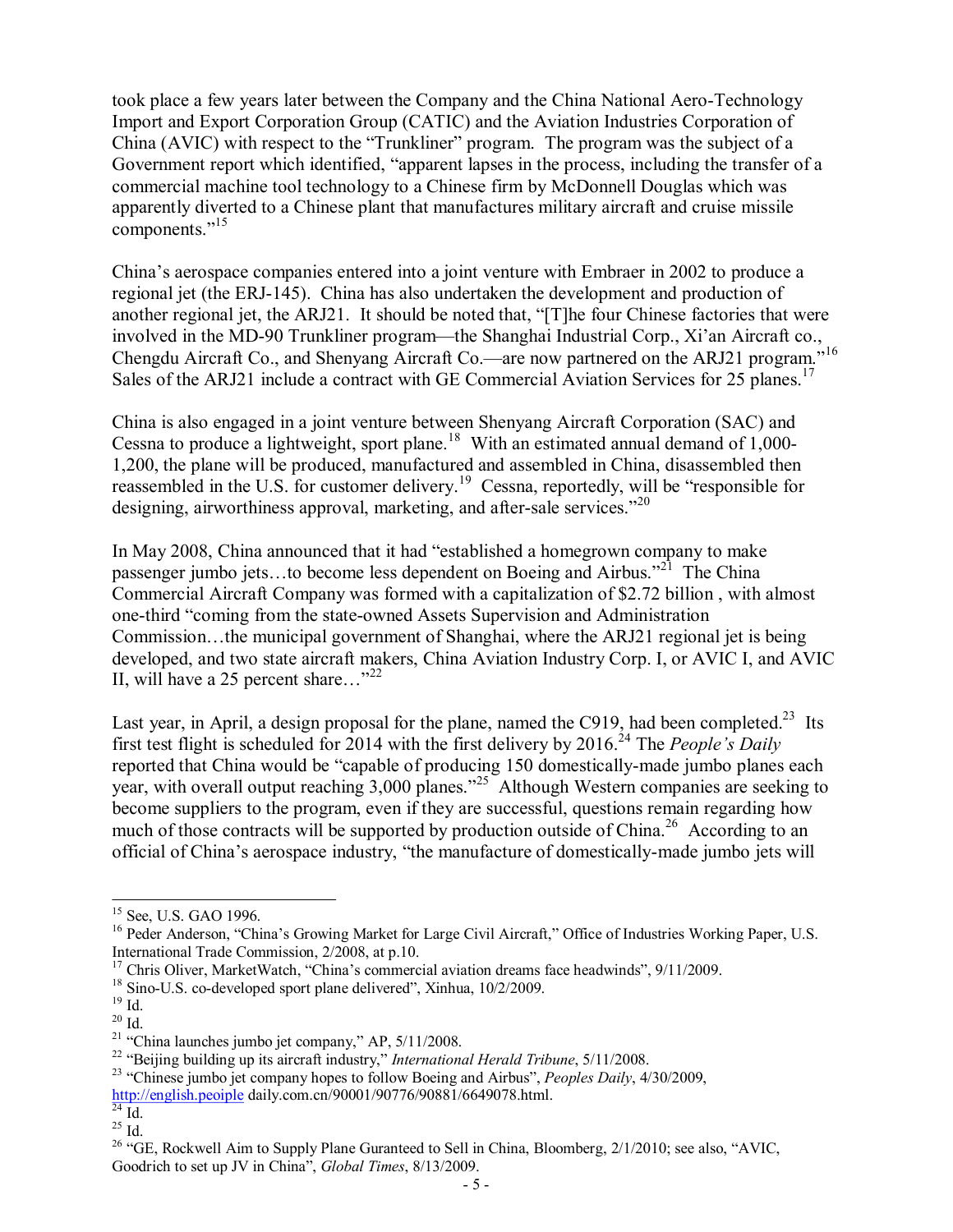surely prioritize purchasing domestically-made parts, boosting related industries".  $27$ 

Of particular concern is the huge involvement of Western aerospace companies in China, an involvement these companies acknowledge. According to its website in 2008, "Boeing procurement from China is significantly greater than other aviation companies."<sup>28</sup> According to company summaries in 2008:

- Since the 1980's, Boeing has purchased more than \$1 billion in aviation hardware and services from China.
- · There are 4,500 Boeing airplanes with parts and assemblies built by China are flying throughout the world today.
- · Boeing and Boeing supplier partners have active supplier contracts with China's aviation industry valued at well over \$2.5 billion.<sup>29</sup>

A detailed listing of Boeing's extensive procurement activities, production work, and supplier involvement in China also appeared on its website in 2008.<sup>30</sup> At that time, the company reported that it had not only created joint ventures in China and procured components and parts from China's companies, but also "...encourages our global supplier network to engage in China."<sup>31</sup>

Boeing's joint venture with Hexcel and China's AVIC I for composite structures poses particular concerns. The joint venture was one of the initial company's to receive Validated End User (VEU) status in a new program offered by the U.S. Department of Commerce. The program "eased restrictions on the export of politically delicate technologies to China."<sup>32</sup> Both the Wisconsin Project on Nuclear Arms Control and the IAM protested the VEU program, particularly with respect to this joint venture.

Boeing is, of course, just one of many aerospace companies investing in China's aerospace industry; another is Boeing's chief rival, Airbus: "[O]ver half of the Airbus worldwide fleet has components produced in China…[T]he total annual value of Airbus' procurement in China reached over \$100 million last year and is expected to touch \$200 million in 2010 and \$450 million in 2015."<sup>33</sup> As quoted a few years ago in *The Australian*, then Airbus Chief Executive, Noel Forgeard, explained the company's philosophy with respect to China: "Airbus is not only selling aircraft in China but is also committed to the long-term development of China's aviation industry."<sup>34</sup> Airbus lists several programs with China on its website. It also states on its website that it "has several major technology transfer programmes underway..."<sup>35</sup>

In 2007 Airbus announced that it would establish an assembly facility in China for the A320: "The FAL [final assembly line] in Tianjin will be based on the latest state-of-the-art Airbus

<sup>&</sup>lt;sup>27</sup> "Chinese jumbo jet company hopes to follow Boeing and Airbus", see fn. 19.<br><sup>28</sup> "The Boeing Company and China,  $\frac{http://www.boeing.com/companyoffices/aboutus/boechina.html}{http://www.boeing.com/companyoffices/aboutus/boechina.html}$  $\frac{http://www.boeing.com/companyoffices/aboutus/boechina.html}{http://www.boeing.com/companyoffices/aboutus/boechina.html}$  $\frac{http://www.boeing.com/companyoffices/aboutus/boechina.html}{http://www.boeing.com/companyoffices/aboutus/boechina.html}$ ; extracted  $6/27/2008$ ; This information no longer appears to be available on the company's website, at least in English.  $^{29}$  Id.

<sup>30</sup> Id.; see also "Offsets."

 $31$  Id.

<sup>32</sup> "Eased Rules on Tech Sales to China Questioned," *New York Times*, 1/2/2008.

 $33$  Id.; Although, Airbus states on its website that it "expects to be spending around \$120 million of its procurement budget in China," by 2010.<br><sup>34</sup> "Airbus Enlists China," June 14, 2004.

 $35$  [http://www.airbus.com/en/worldwide/airbus\\_in\\_china.html.](http://www.airbus.com/en/worldwide/airbus_in_china.html)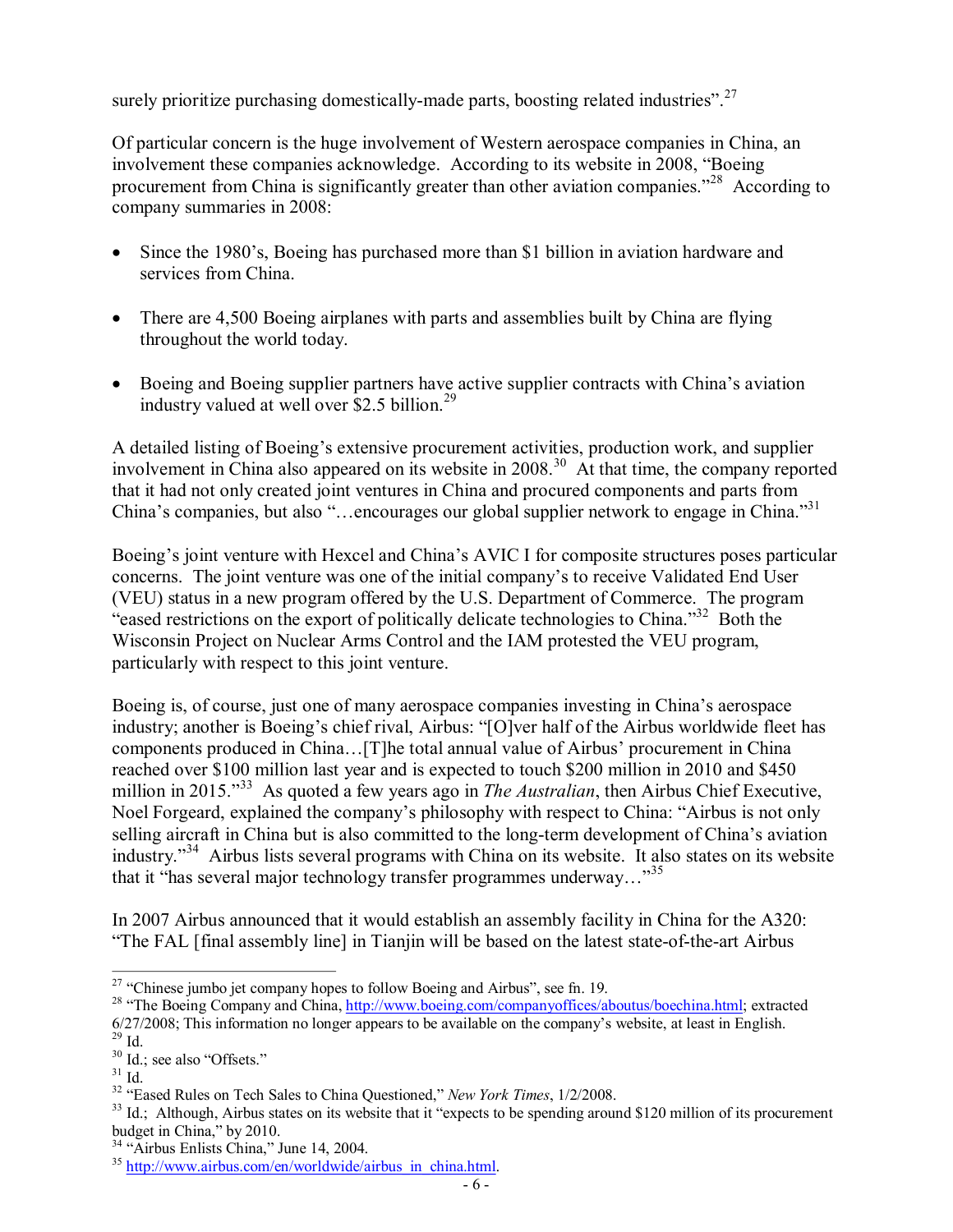single-aisle final assembly line in Hamburg, Germany. The aircraft will be assembled and delivered in China to the same standards as those assembled and delivered in Europe.<sup>36</sup>

The significance of such a development cannot be overstated: "the memorandum of understanding between China's National Development and Reform Commission and Airbus…meant that China was likely to become only the third country assembling Airbus aircraft, after France and Germany."<sup>37</sup>

The first A320 assembled in China flew several months ago. Airbus will be increasing its supplier work in China for the A320 aircraft with wing manufacture. According to the *China Daily*, "[T]he A320 wing is the largest and most complicated Airbus aircraft component a Chinese company has ever made."<sup>38</sup>

As previously mentioned, Brazil's aerospace industry is also teaming up with China. "In order to supply its domestic market while continuing to learn how to assemble a modern, complete aircraft to Western standards, two AVIC-II companies teamed with Embraer…in 2002 for coproduction of their regional jet (ERJ-145) in Harbin."  $39$ 

Eurocopter, a subsidy of EADS, is also involved with China's aerospace industry. "France's Eurocopter and Singapore Technologies Aerospace have signed with Hafei Aviation, a listed arm of one of China's top military contractors, to make helicopters for domestic civil use."<sup>40</sup>

China is also adding to its work performing maintenance for various airlines, including U.S. based United Airlines (UAL). After completing a five year contract with UAL concerning its B777 fleet, a new five year contract was signed this spring with AMECO Beijing for "United's entire fleet of 52 Boeing 777s and 24 B747s".<sup>41</sup>

China's aerospace industry has expanded to space. In 2003 China first sent a man into orbit. In October, 2007, "China launched its first lunar probe" in "a step closer to fulfilling its ambitions of one day reaching the moon…The probe is expected to orbit the moon for the next year, providing satellite images and other information as China prepares to launch a space vehicle to the moon by 2012 and then send an astronaut by 2020."  $42 \text{ In addition, "China has started}$ developing the Long March 6 carrier rockets for its space programs…China aims to set up a simple space lab in 2011 and a manned space station in 2020.<sup> $343$ </sup>

# **IV. China as a Global Leader?**

Will the U.S. aerospace industry remain the strongest in the world? As other countries implement industrial policies based on outsourcing and offsets, the question becomes more urgent. Moves by countries like China to implement industrial policies leading to the development of a strong and viable commercial aircraft industry should give policy makers

<sup>&</sup>lt;sup>36</sup> "Joint Venture Contract Signed for the A320 Family Final Assembly Line in Tianjin," June 28, 2007.<br><sup>37</sup> "China Orders 150 Airbus Jets," *New York Times*, December 5, 2005, referring to a report in "the official China Daily newspaper."

<sup>&</sup>lt;sup>38</sup> "A320 to get local wings next year", *China Daily*, 9/23/2009.<br><sup>39</sup> Andersen 2008.

<sup>&</sup>lt;sup>40</sup> Reuters, CNN.com, "China Makes Links With Eurocopter," November 21, 2003; *Financial Times*, "China Plans to Challenge Boeing With New Airliner," March 20, 2007.

<sup>&</sup>lt;sup>41</sup> China Daily, 3/31/2010.<br><sup>42</sup> "China Sends Its First Probe for the Moon Into Space", *New York Times*, 10/25/2007.<br><sup>43</sup> Xinhua, 9/6/2009.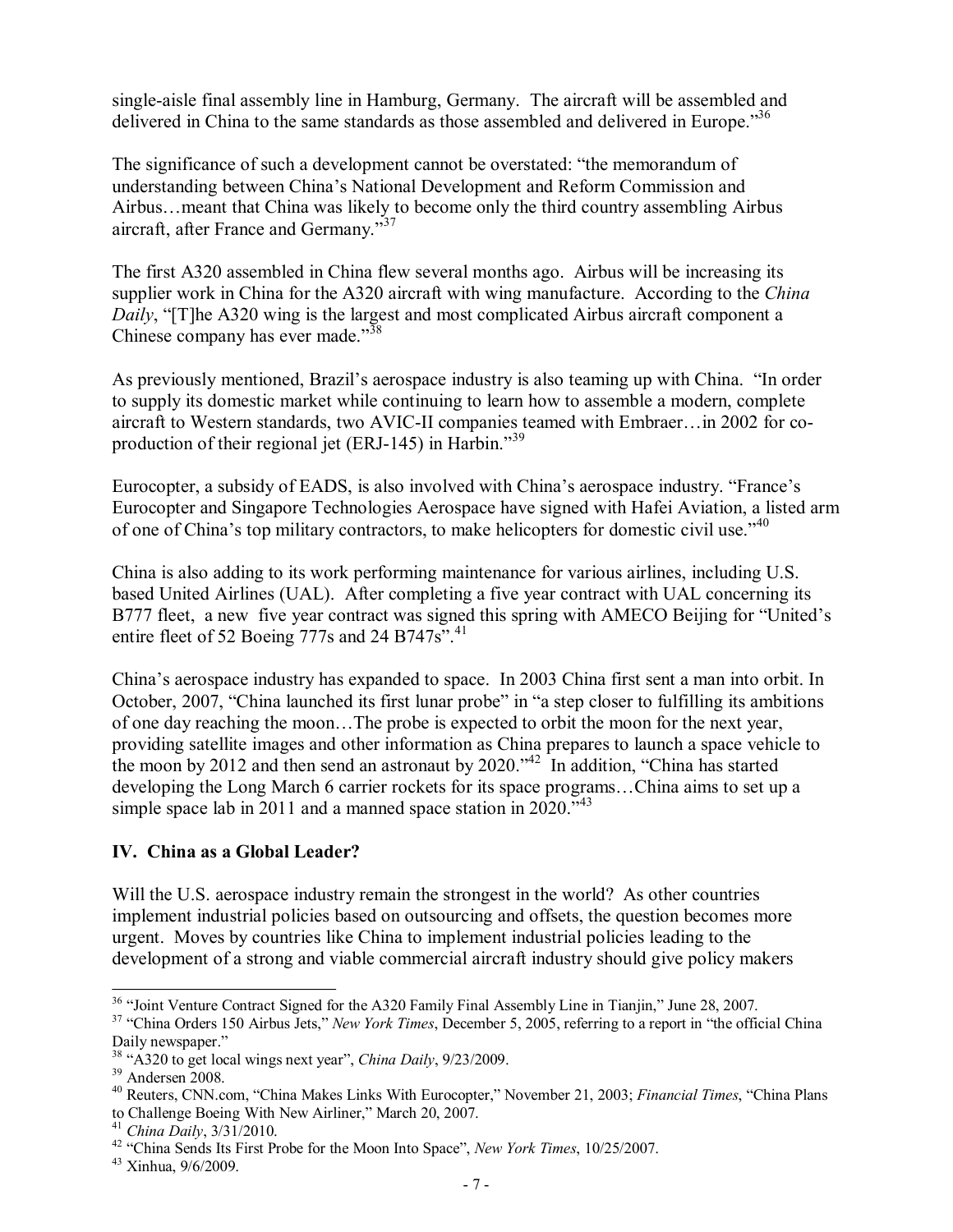serious concern. "The Chinese government clearly believes it does have what it takes to build aircraft on a commercial scale. ... 44

China's aerospace industry is poised to contribute to growing global competition, particularly with respect to suppliers: "Given China's massive orders for LCA [large commercial aircraft] and ever-growing technological competence...they will likely be a factor in future competitions as suppliers to international LCA programs". <sup>45</sup>

Some skeptics dismiss alarms over China's growing aerospace capacity. For them, China does not have the skilled workforce, technology, and ability to produce products of a quality to compete with the U.S. Skeptics made the same argument years ago with respect to Japan, only to see the "made in Japan" label become sought after by consumers who believed it represented high quality, technologically advanced goods. And 40 years ago, the notion that Europe would be home to one of the top two commercial aerospace companies in the world would have been hard to believe. Nevertheless, the skeptics remain, even though China has already met a significant test with the assembly of the A320. As an Airbus official commented, "This A320 assembled in China unquestionably demonstrated the same quality and performance as those assembled and delivered in Hamburg or Toulouse."<sup>46</sup>

# **V. Policy Recommendations**

Policy makers should focus on ways to minimize the growing negative impact of China's aerospace industry on U.S. workers and our industrial base. They can start with creating a framework that collects accurate information regarding the precise number of U.S. jobs that are lost due to China's growing aerospace industry. Their analysis should concentrate on jobs that have been and will be lost through U.S. industry outsourcing and transfers of technology and production. Policy makers should also insist that bilateral and multilateral discussions make the elimination of offsets a priority. In addition, they can insist that China play by all trade rules, including, respecting international labor standards and implementing proper currency valuation.

Specific policy proposals for achieving these tasks include:

- · *Implement mechanisms for determining with precision the employment impact of outsourcing and transfers of technology and production on the domestic workforce.* The federal government should adopt, develop, and implement employment impact statements that would be completed prior to approval of assistance to U.S. companies for their exports. For example, if a U.S. company seeks export assistance for a product made in the U.S., the government should determine how many domestic jobs could be maintained or created by the sale. Questions regarding whether a transfer of technology or production is involved with the exported item would be a key factor in completing the statement.
- · *Establish an effective system to track all parts used by domestic aerospace and aviation companies.* Given that aerospace parts and components are increasingly being produced in China, troubling questions remain concerning how parts are tracked and reported. Procedures for determining quickly where a part, (regardless of its size or complexity) is produced is absolutely critical, especially in the event of an accident or malfunction.

<sup>&</sup>lt;sup>44</sup> "China: Beijing forges ahead with building its own industry," FT.com, 6/18/2007, quoting, Peter KN Lok.<br><sup>45</sup> Andersen, p.14.<br><sup>46</sup> "First made-in-China Airbus makes maiden flight," Reuters, 5/18/2009.